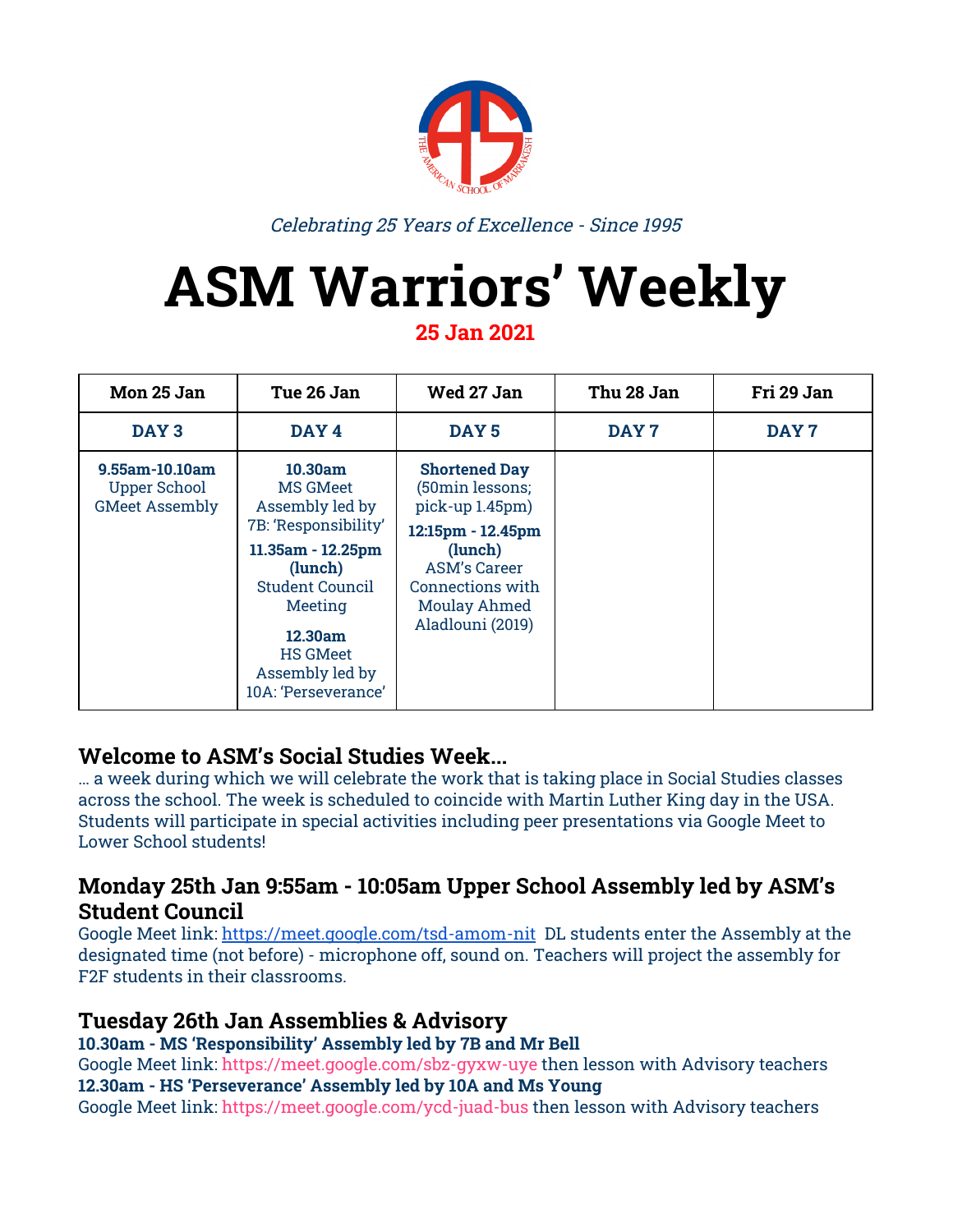### **Tuesday 26th Jan 11:35am - 12:25pm (lunchtime) Student Council Meeting**

DL Student Council Representatives please join with the following link: [Student](https://meet.google.com/tqs-pozb-yav) Council GMeet

### **Wednesday 27th Jan 12:15pm (lunchtime) ASM's Career Connections**

Students will have the opportunity to connect virtually with ASM Alumnus Moulay Ahmed Aladlouni (2019) who is currently an undergraduate at Siena College studying Economics - Topic: College Life

### **Video Games Club - lunchtimes in the assembly hall**

All Upper School students (F2F & DL) are welcome to join the Video Games Club! Please contact Mr Lahdour [tlahdour@asm.ac.ma](mailto:tlahdour@asm.ac.ma) for more information

### **Future Key Dates:**

- Mon 1 Feb (9:55 10:05am) **Upper School Assembly**
- Mon Feb 8 (9:55 10:10am) **SPECIAL I LOVE BOOKS WEEK Upper School Assembly (English Curriculum)**
- Mon Feb 8 Fri Feb 12 **'I Love Books' Week**
- Mon Feb 15 (9:55 10:05am) **Upper School Assembly**
- Thurs Feb 18th 20:00 22:00pm **NASA's Mission to Mars**
- 22-26 Feb **Spring Break** (NO CLASSES)
- Mon 1st March (9:55 10:05am) **Upper School Assembly**
- Tues 16 March (Full Day NO CLASSES) & Wed 17 March (Afternoon NO CLASSES Upper School only) - **Parent Teacher Conferences**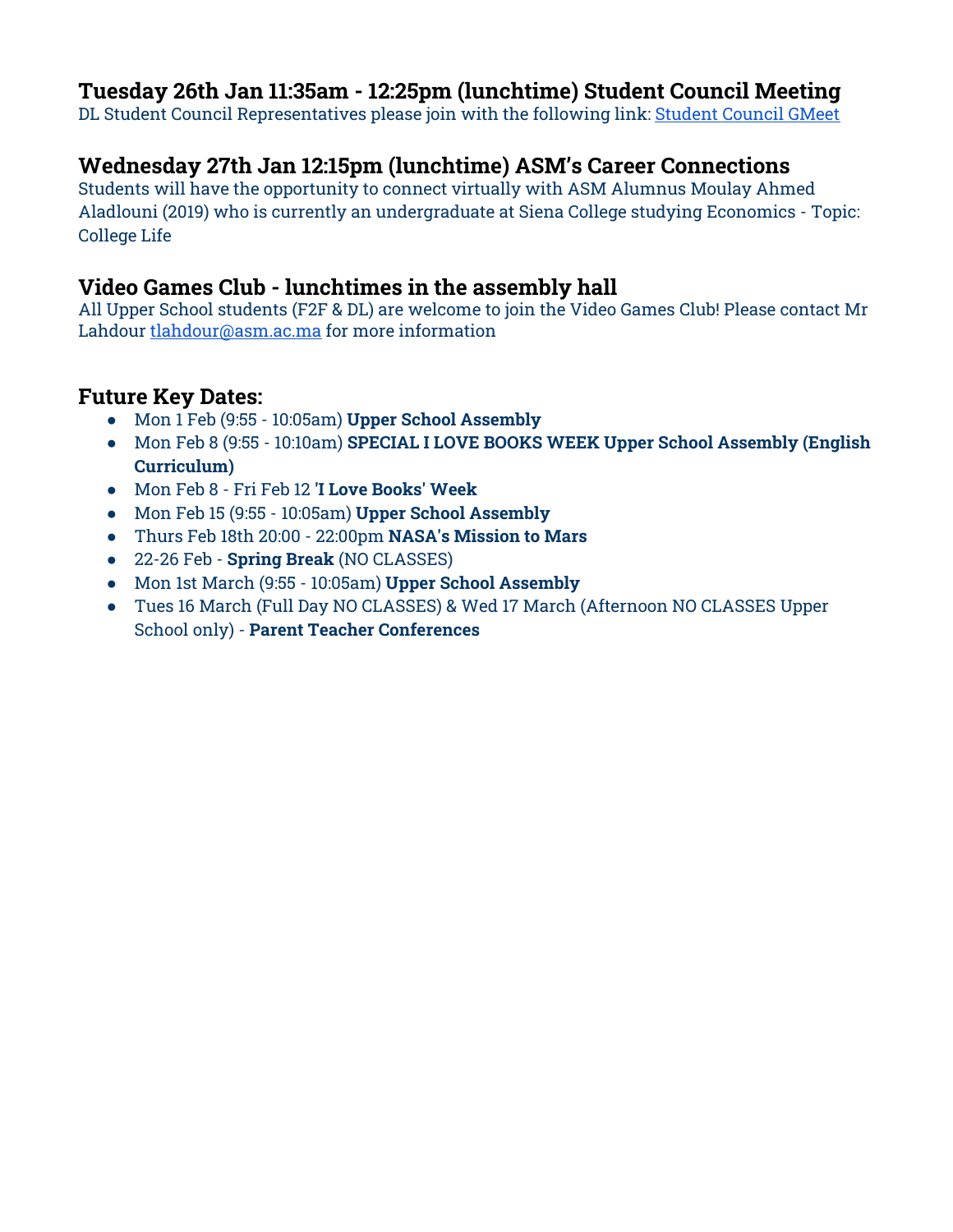### **Master Class: Mahi Binebine**

### **Article by Diane Soulan (Grade 10)**

Mahi Binebine, a Moroccan painter and novelist, had the generosity to welcome us into his magnificent home where he explained his art and career. Mahi Binebine was born in 1959 in Marrakech and moved to Paris in 1980 to continue his studies in mathematics, which he taught for eight years. He then had the realization that mathematics didn't quite fit him, instead he knew deep down that he was attracted to the world of art and literature. He wrote several novels that have been translated into many languages.

In 1994, Mahi Binebine emigrated to New York, where many of his paintings are located in the Guggenheim Museum. He then returned to his home, Marrakech.

Many of Mahi Binebine's work is influenced by his family experience, views on the world and humanity. Mahi Binebine wrote "Mamaya's Last Journey" as he was inspired by his brother Aziz who had taken part in the failed military coup against King Hassan II. Aziz was imprisoned in the desert camp of Tazmamart under brutal conditions.

His favorite book that he wrote is "Les funérailles du lait" in which a mother loses her child and her breast is amputated. He uses the women's breast as a symbol for humanity and motherhood. He was inspired by his mother who suffered from breast cancer and the absence of his brother Aziz.

The message Mahi Binebine wishes to spread is for humans to be united in peace and love.



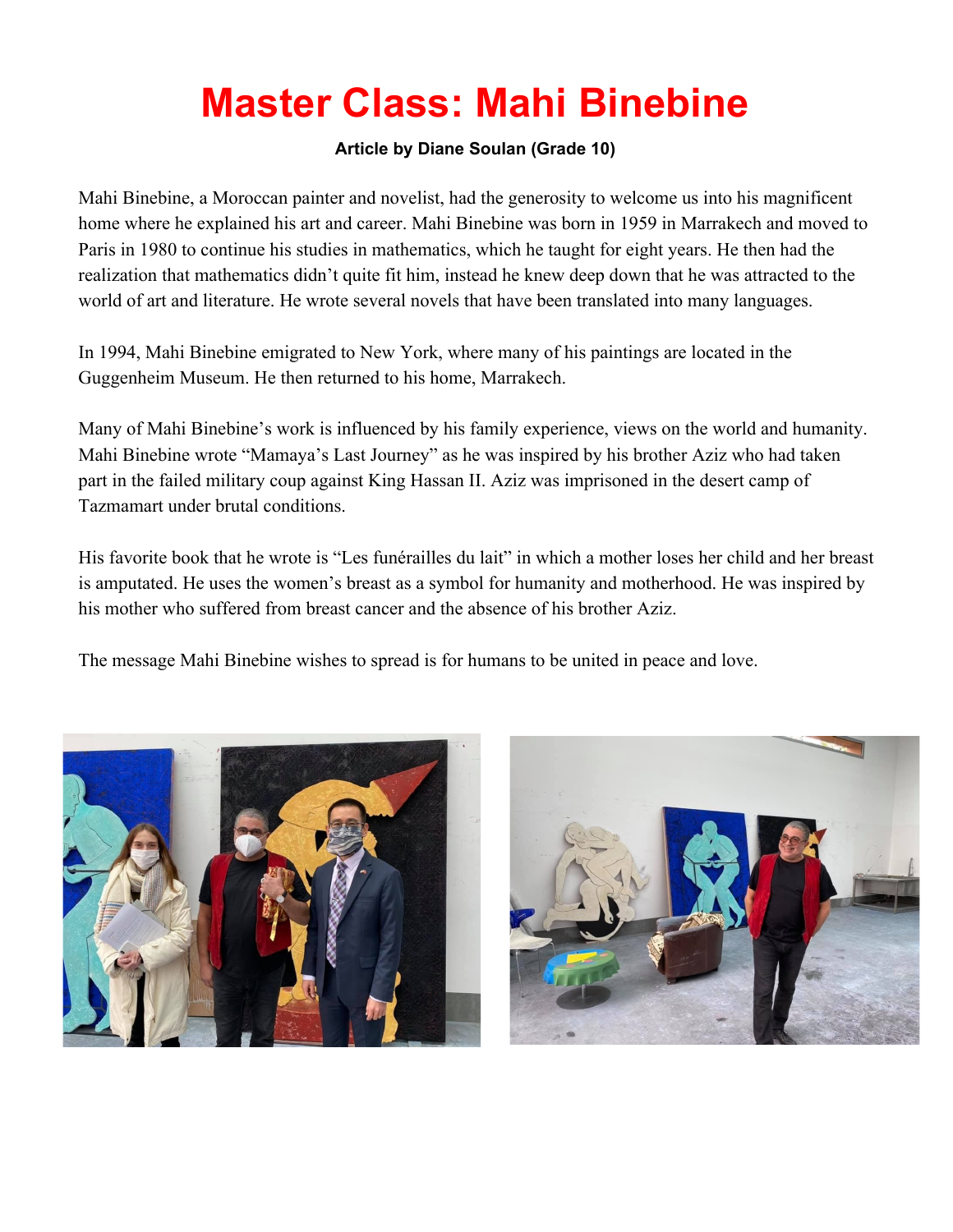### **Valentine's Day**

**By:Aahd Arnous (G10)**

#### **What is Valentine's day?**

Valentine's Day (also called St. Valentine's Day) is a [day](https://www.britannica.com/topic/holiday) (February 14) when lovers express their affection with greetings and gifts. The holiday has origins in the Roman festival of [Lupercalia](https://www.britannica.com/topic/Lupercalia), held in mid-February. The festival, which celebrated the coming of spring, included fertility rites and the pairing off of women with men by lottery. At the end of the 5th century, Pope [Gelasius](https://www.britannica.com/biography/Saint-Gelasius-I) I replaced Lupercalia with St. Valentine's Day. It came to be celebrated as a day of romance from about the 14th century. Valentine's Day is celebrated on Sunday, February 14, 2021.



### **What is ASM doing to celebrate Valentine's day?**

Student Council is offering limited-time Valentine's Packages (for sale during lunchtimes in Room 316 - near Ms Smith's office)... please queue safe-distance using the hearts to place your order! The money raised will be used to support Atlas Kinder - an orphanage currently caring for 160 children in a village built specially for them…

- YouTube Film: Les Enfants de l'Atlas Village Dar Bouidar [\(Version](https://youtu.be/QpmaX-xYg9Y) [française\)](https://youtu.be/QpmaX-xYg9Y)
- YouTube Film: Atlas Kinder Village Dar Bouidar [\(English](https://www.youtube.com/watch?v=EX2lADHXMW0) Version)

#### **Items for sale:**

- Rose 10 DH
- Rose + Card/Chocolate 15DH
- Rose + Card + Chocolate 20DH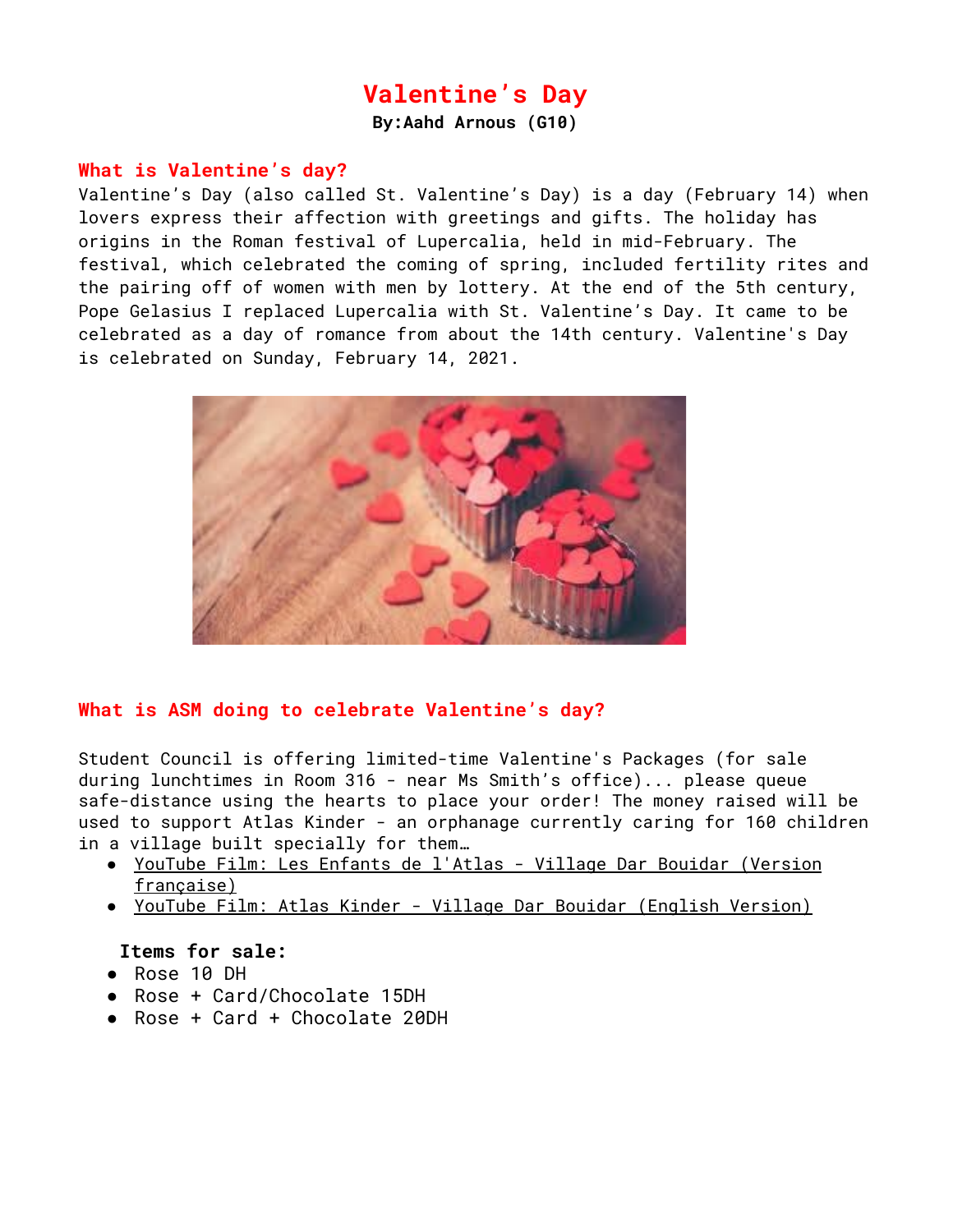### **Why You Should Start Reading Books**

### **Article by Diane Soulan (Grade 10)**

### **1. Mental stimulation**

Reading is a sort of mental exercise that enlarges your knowledge, vocabulary and expression.

### **2. Knowledge**

Reading stimulates your analytical thinking which helps you detect patterns, solve problems, and assimilate information.

### **3. Better Writing skills**

Reading allows you to absorb writing techniques, vocabulary and ideas that will help you become a better writer. You will unconsciously copy the writing styles of authors whose writing amazed you. Enriching your vocabulary will be helpful along your lifespan as it allows you to communicate with ease.

### **4. Stronger Conversational Skills**

Reading will develop your communication skills as it will help you learn how to use words correctly in a way that correctly expresses your emotions, beliefs, and thoughts. Reading allows conversation topics to be deeper and enriched.

### **5. Improved Focus and Concentration**

Our attention spans are getting shorter and shorter due to technology and social media. Reading forces your brain to pay attention and focus which trains concentration (a necessary tool in life).

### **6. Reduces Stress**

Reading is a sort of escape from reality in which you view the world from a character's point of view, making you forget the challenges and stressful situations in life. Reading eases tension and relaxes our muscles.

### **Tips to start reading**

- 1. Find a reading buddy with whom you can share the events of the story with.
- 2. Find books that interest you by installing Goodreads or looking up book recommendations.
- 3. Pick a specific time of the day dedicated to reading.